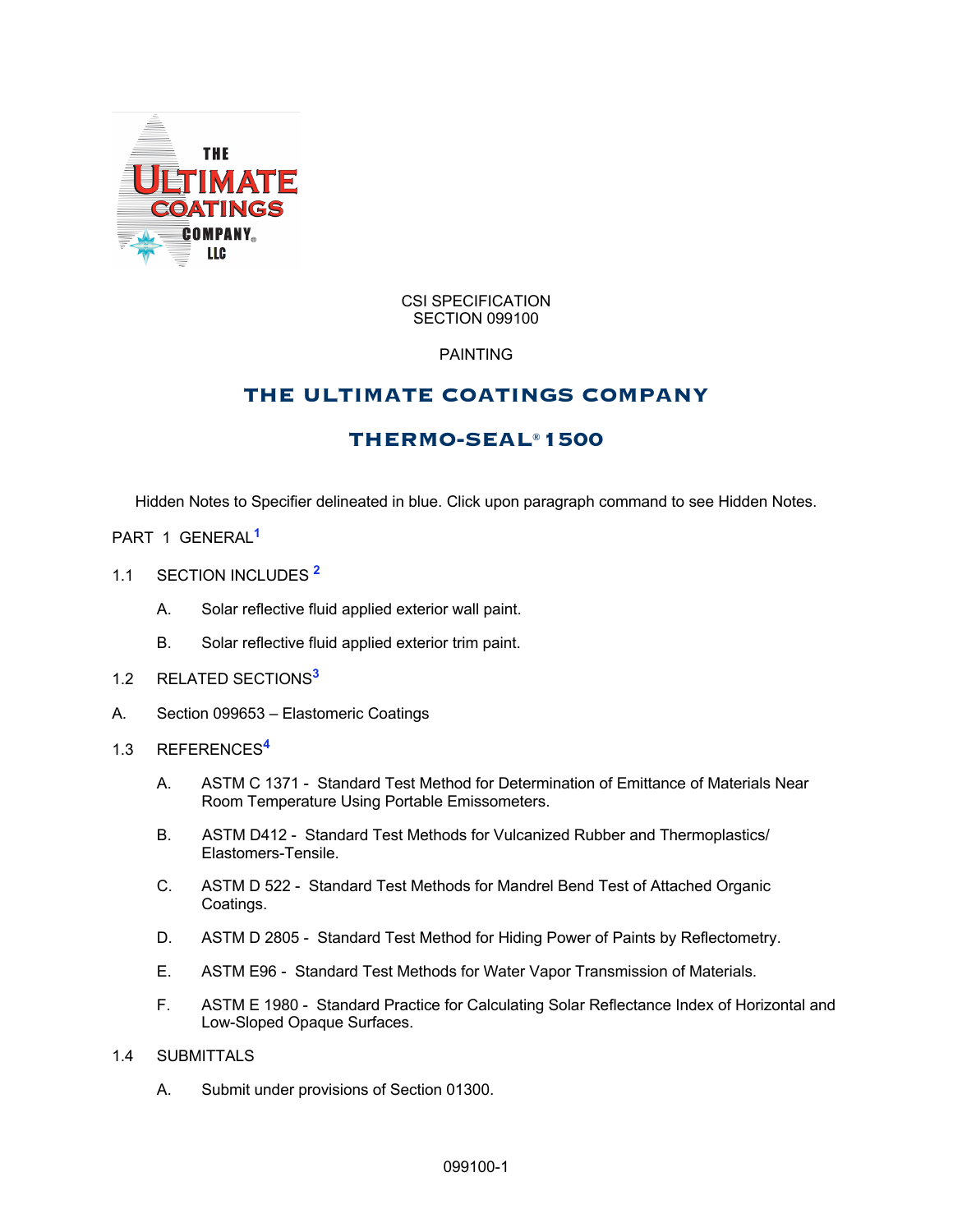- B. Product Data: Manufacturer's Technical Data Sheets on each product to be used, including:
	- 1. Application Guidelines (Preparation instructions and installation methods).
	- 2. Storage and handling requirements and recommendations.

# 1.5 QUALITY ASSURANCE**<sup>5</sup>**

- A. Manufacturer Qualifications: Manufacturer shall formulate and make final product for distribution. Private labeling from other sources is prohibited.
- B. Installer Qualifications: Installers shall be approved in writing by the manufacturer if warranty is to be required.
- C. Product Requirements:
	- 1. Product shall be certified 100 percent free of ethylene glycol.
	- 2. Product shall be formulated with no plasticizers.
	- 3. Product shall be formulated low VOC with no hazardous air pollutants.

4.Product shall be California Title 24 compliant.

- D. Mock-Up: Provide a mock-up for evaluation of surface preparation techniques and application workmanship. **<sup>6</sup>**
- E. Finish areas designated by Architect.
	- 1. Do not proceed with remaining work until workmanship, color, and sheen are approved by Architect.
	- 2. Refinish mock-up area as required to produce acceptable work.

## 1.6 DELIVERY, STORAGE, AND HANDLING

- A. Store products in manufacturer's unopened packaging protected from freezing and direct sunlight until ready for installation.
- B. Use within product shelf life (approximately 12 months at 70 degrees Fahrenheit).

## 1.7 PROJECT CONDITIONS

- A. Maintain environmental conditions (temperature, humidity, and ventilation) within limits recommended by Manufacturer for optimum results. Do not install products under environmental conditions outside manufacturer's absolute limits.
	- 1. Do not apply paints during temperatures above 90 degrees F. (32 degrees C.) ambient temperature.
	- 2. Do not apply paints onto surfaces over 85 degrees F. or below 50 degrees F. (10 degrees C.).
	- 3. Do not apply paint when temperatures of 50 degrees or less are expected by evening, or within 4 hours of expected temperature drop below 50 degrees F. (10 degrees C).
	- 4. Do not apply paint in overhead hot direct sun or where overhead direct sun is expected within 2 hours.
	- 5. Do not apply paint when rain or fog conditions are expected within 4 hours.
	- 6. Do not apply over sealers, primer, caulk or other repair materials that are not fully dried or cured.
	- 7. Do not apply if surface is wet or has salt residue from salt-water fog.
	- 8. Do not apply if heavy saltwater fog conditions or drizzle have occurred without rinsing sealed or painted surfaces between coats.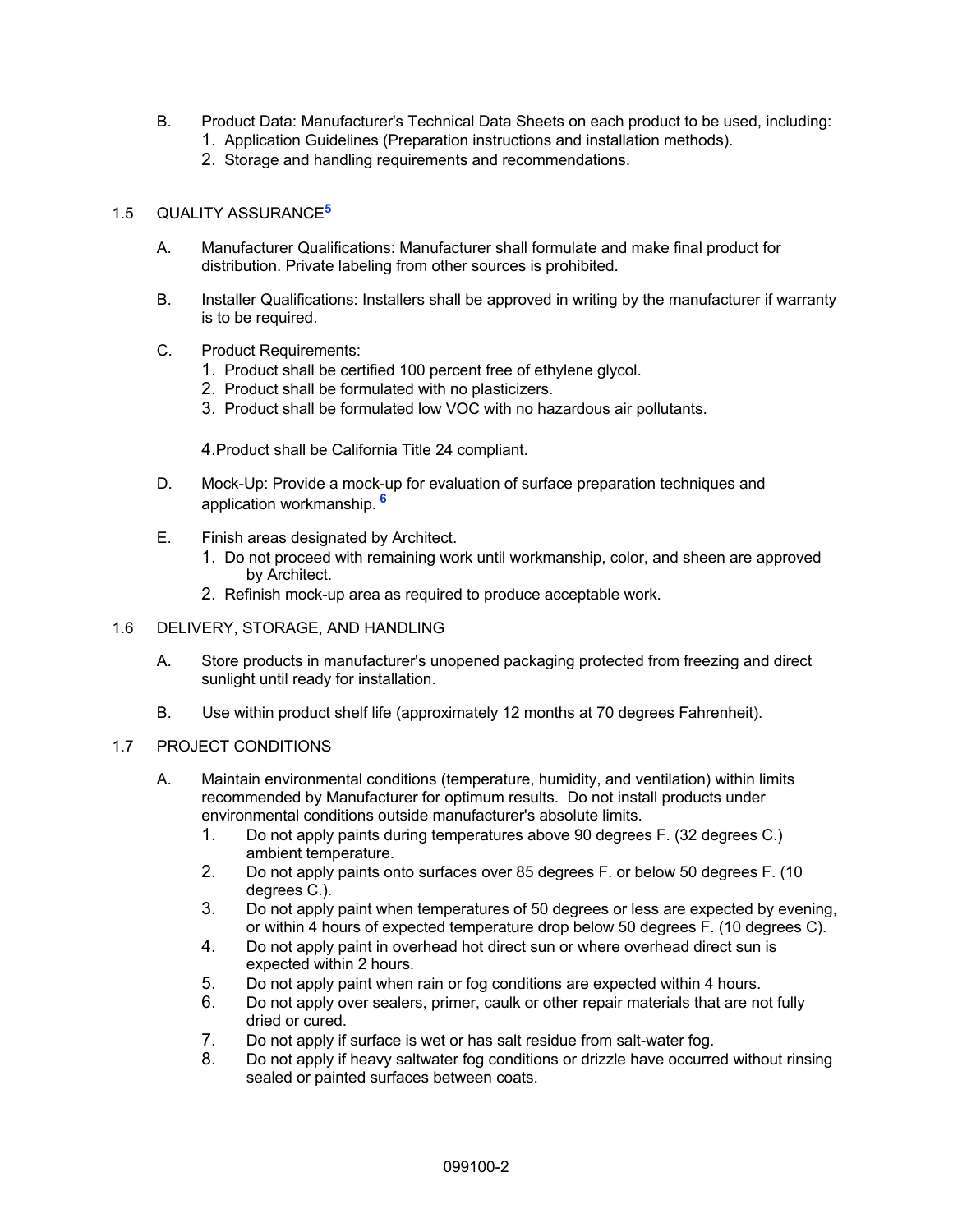- 1.8 WARRANTY**<sup>7</sup>**
	- A. Manufacturer/Contractor warrants material and installation for non-prorated,10-year, "No-Peel" guarantee subject to Manufacturer confirmation. A 10-year warranty is available when applied by Approved Applicator contractor.
	- B. A minimum of two coats over properly prepared substrate shall be provided to comply with performance and warranty provisions. Product shall not be applied in one heavy coat.

### PART 2 PRODUCTS

### 2.1 MANUFACTURERS

- A. Acceptable Manufacturer: The Ultimate Coatings Company LLC, which is located at: 2801-B Vassar Street; Reno, NV 89502; Tel: 1-800-226-9180
- B. Email: info@ultimatecoatings.net; Web: www.ultimatecoatings.net
- C. Substitutions: Not permitted.

# 2.2 CROSS-LINKING ACRYLIC IR REFLECTIVE THERMO-SEAL® PAINT PROPERTIES

- A. IR Reflective THERMO-SEAL Paint Product Characteristics:
	- 1. Solids by Volume: 41 percent plus or minus 2 percent.
	- 2. Solids by Weight: 53 percent plus or minus 2 percent.
	- 3. Weight per Gallon: 11.1 lb (5 kg).
	- 4. VOC: Less than 50 grams/liter (0.417 lb/ gal).
	- 5. Tints (pigments): Intrinsic, MMO infra-red.
	- 6. Primary Material: Dow acrylic.
- B. IR Reflective THERMO-SEAL Paint Product Properties:
	- 1. Thermal Emittance (ASTM C 1371): 87-93 percent.
	- 2. Solar Reflectance (ASTM E 1549): 40-91 percent.
	- 3. Solar Reflective Index (ASTM E 1980): 80-115.
	- 4. Water Vapor Transmission (ASTM E96): 15 perms.
	- 5. Water Resistance (ASTM D 358): Pass
	- 6. Wind-Driven Rain (TTC-555B): Pass<br>7. Flexibility (ASTM D 522): Pass
	- Flexibility (ASTM D 522): Pass
	- 8. Alkali Resistance (ASTM D 3273): Pass
	- 9. Mildew Resistance: HIGH Biocide Chemistry.
	- 10. Dirt Resistance: SUPERIOR Semi-gloss 50 finish.
	- 11. Hiding Power (ASTM D 2805): 97.3 percent.
	- 12. Tensile Strength (ASTM D412): 500 psi (350,000 kgs/sq.m.).
	- 13. Hardness (Shore A): 92
	- 14. Note: Solar Reflective Values are directly color dependant.
- C. IR Reflective THERMO-SEAL Paint Product Performance:
	- 1. Solar Reflectivity: Reflects over 35 up to 50 percent in terracotta tints; 45-80 percent in tan/beige tint ranges, deep to light blues 35-60 percent; greys (various) 60-70 percent; to 80-90 percent in whites.
	- 2. Thermal Emissivity: Over 87 percent to 91.
	- 3. Cross-Linking Adhesion: Bonds into base paint or primer with bonding to underlying material.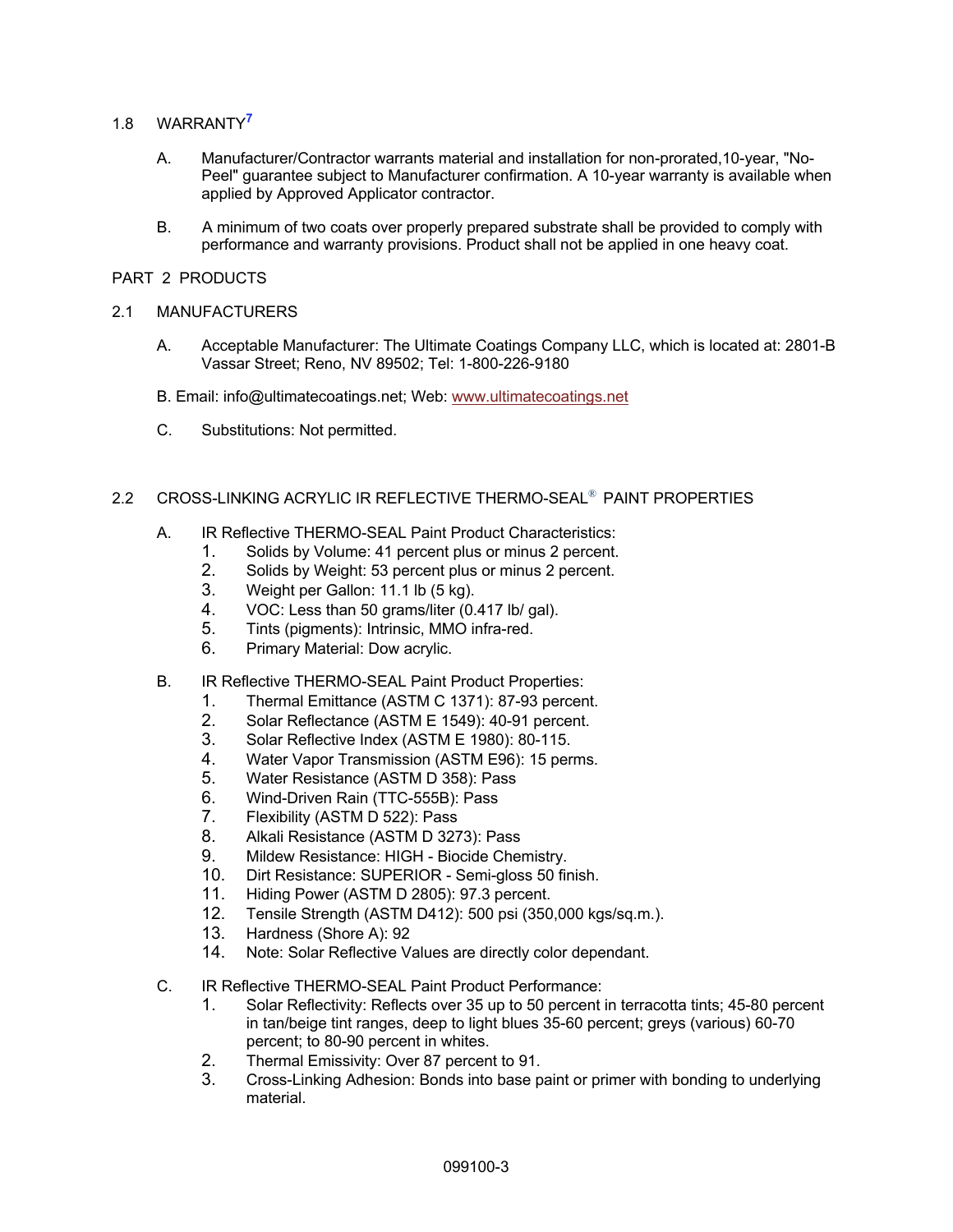- 4. Dirt Shedding: Harder surface resists dirt pick-up; dirt washes off.
- 5. Intrinsic Colors: Infrared pigment technology has very low VOCs, environmentally friendly, and high color stability.
- 6. Mildew Resistant: Biocide component reduces plant-life and molds from rooting.
- 7. Breathable: Permeance rating of 15.0 allows water vapor escape to outside.
- 8. Title 24 Compliant: Exceeds California's strict compliance regulations.
- 9. Low odor: Low VOCs (<50 g/L.) meets air quality standards for all regions.
- 10. Water clean-up: Low-toxic chemistry.
- 11. Durability: 10-15 years. Preparation, number of coats, color dependent. Higher solids by volume (<41%)

### 2.3 ACRYLIC COATING ON VERTICAL STUCCO AND CONCRETE WALLS, STUCCO AND CONCRETE TRIMS, CEMENTATIOUS SIDING

- A. System:
	- 1. Acrylic Primer/Sealer: CLEAR MASONRY SEALER 990 as prime coat shall be applied to repaired and new surfaces. coverage over properly prepared surfaces shall be a minimum rate of 1 coat at 200-250 square ft per gallon (5 sq. m/l to 5.6 sq m /l).
	- 2. Epoxy Primer: 100% solids, water-based primer for concrete substrate if in need of consolidation manufactured by The Ultimate Coatings Company. Special Order item.
	- 3. Finish Paint: THERMO-SEAL® 1500 as manufactured by The Ultimate Coatings Company.
	- 4. Color: Match to architect's sample.

# PART 3 EXECUTION

## 3.1 EXAMINATION

- A. Do not begin coating installation until substrates have been properly prepared.
	- 1. Do not apply over failed finishes.
	- 2. Do not apply finish directly over chalky painted surfaces. Chalked paint shall be scrubbed and power-washed prior to sealing with CLEAR MASONRY SEALER 990.
	- 3. Do not use alkyd primer over concrete substrates to avoid saponification (soaping) caused failures.
	- 4. Do not apply over deteriorated T-111, plywood or veneers. T-111 substrates require, a manufacturer's representative to approve the substrates prior to application.
	- 5. Do not apply THERMO-SEAL over cedar wood shake, Cal-Shake brand or any Cemwood type, or synthetic roof shingles.
- B. Products used as a primer or basecoat shall be provided by or approved in advance and in writing by coating systems manufacturer.
- C. If substrate preparation is the responsibility of another installer, notify Architect of unsatisfactory preparation before proceeding.
- D. Prepare surfaces using the methods recommended by the manufacturer for achieving the best result for the substrate under the project conditions. **<sup>10</sup>**
- E. Remove mildew and power wash (with 2 days minimum drying time before top or prime coating). If cracks, holes or spalling are present, these shall be filled, matched to existing wall texture prior to spot priming. Spot priming to be done over repairs.
- F. Failed Prior Coatings:
	- 1. Failed prior coatings shall be removed where loose by high-pressure power washing with containment and/or water-based chemical stripper shall be used.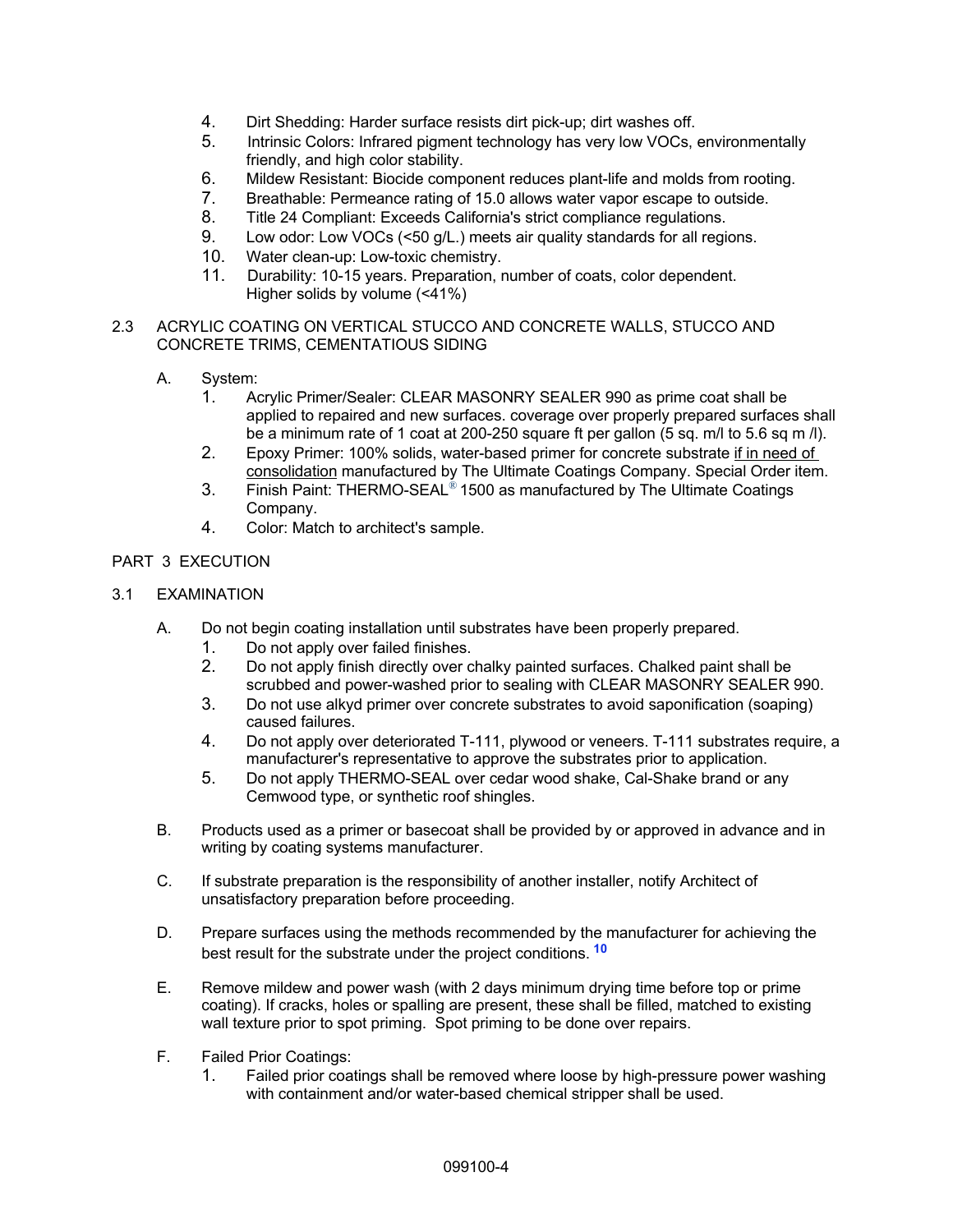- G. Deteriorated Stucco or Concrete Substrates:
	- 1. Where repairs to surfaces are needed, clean and wash stucco or concrete surfaces prior to repairs. Patch all holes and significant blemishes.
	- 2. Repairs, original coatings and bared wall areas to then be primed in full CLEAR MASONRY SEALER 990 or BONDING PRIMER 390. By spray with and back-rolling. Fully bare, deteriorated, cracked or otherwise remediated stucco/concrete walls may be sealer in full with acrylic EPOXY BONDING SYSTEM.
- E. New Wall Stucco or Concrete Substrates:
	- 1. New concrete and stucco must sit at least 30 days after finished to allow pH to neutralize otherwise topcoats will blemish, show pigment burn, and/or prematurely fail.
	- 2. Bared cured wall areas to then be primed in full with CLEAR MASONRY SEALER 990 by sprayer with back-rolling. Care must be taken to fully seal substrates especially when deep profile, irregular surface and highly porous.

CAUTION: TEST A SMALL AREA in advance of finish coating if any question as to primer(s) and repair materials compatibility to produce strong bond before proceeding to finish coating. Test by applying duct tape to the primed surface, after it is completely dry and settled (6-8 hours). Then pull tape off of coated area. If a substantial amount of primer sticks to the tape, it means there is a bonding problem and another primer or epoxy primer system should be utilized.

Some concrete repair materials do not allow acrylic primers to bond. In such cases, EPOXY PRIMER shall be used (contact Manufacturer). For most repair patching situations, this means waiting a minimum of 72 hours after repairs are made before applying primers. When wall material system is new, refer to E.1. above.

Do Not Use Alkyd primers over concrete or stucco surfaces. Saponificaton problems (soaping) will occur over time. CLEAR MASONRY SEALER (Acrylic), Bonding Primer (acrylic), or EPOXY PRIMER (acrylic) should only be used on concrete/ stucco surfaces under THERMO-SEAL 1500.

# 3.2 WALL AND TRIM (STUCCO, CONCRETE, SIDING) PAINT INSTALLATION

- A. Install in accordance with manufacturer's instructions.**<sup>11</sup>**
- B. Finish Coating Application: **<sup>12</sup>**

1. Sprayer: Apply paint with airless sprayer with a steady horizontal pattern with 3 inches (76 mm) overlaps. Care shall be taken to ensure that the paint is not piled up on the wall surfaces and that excessive material is not permitted to sag down. Roller of  $\frac{1}{2}$ " or  $\frac{3}{4}$  inch nap shall be used in such cases to lay-off paint.

2. Hand-Rolled: Apply coats with ¾" or 1" inch nap, 100 percent wool, or oremium wool blend, roller cover. Finish using down strokes on each pass, to ensure coating flows to uniform surface when dry.

3. Back-Rolling: Provide back rolling of second coats per manufacturer instructions to achieve consistent final finish appearance and touch-up capability. **<sup>13</sup>**

- C. Number of Coats: A minimum of two (2) coats shall be applied over existing painted surfaces. Sprayed on first coat followed by sprayed and back-rolled second coat is recommended. **<sup>14</sup>**
- D. Minimum Film Thickness: A minimum film thickness of 6 to 8 wet mils (0.1524 mm to 0.2032 mm) per coat shall be achieved. **<sup>15</sup>**
- E. PRIMED SURFACES: To be re-coated with correct primer if final finish paint coating is not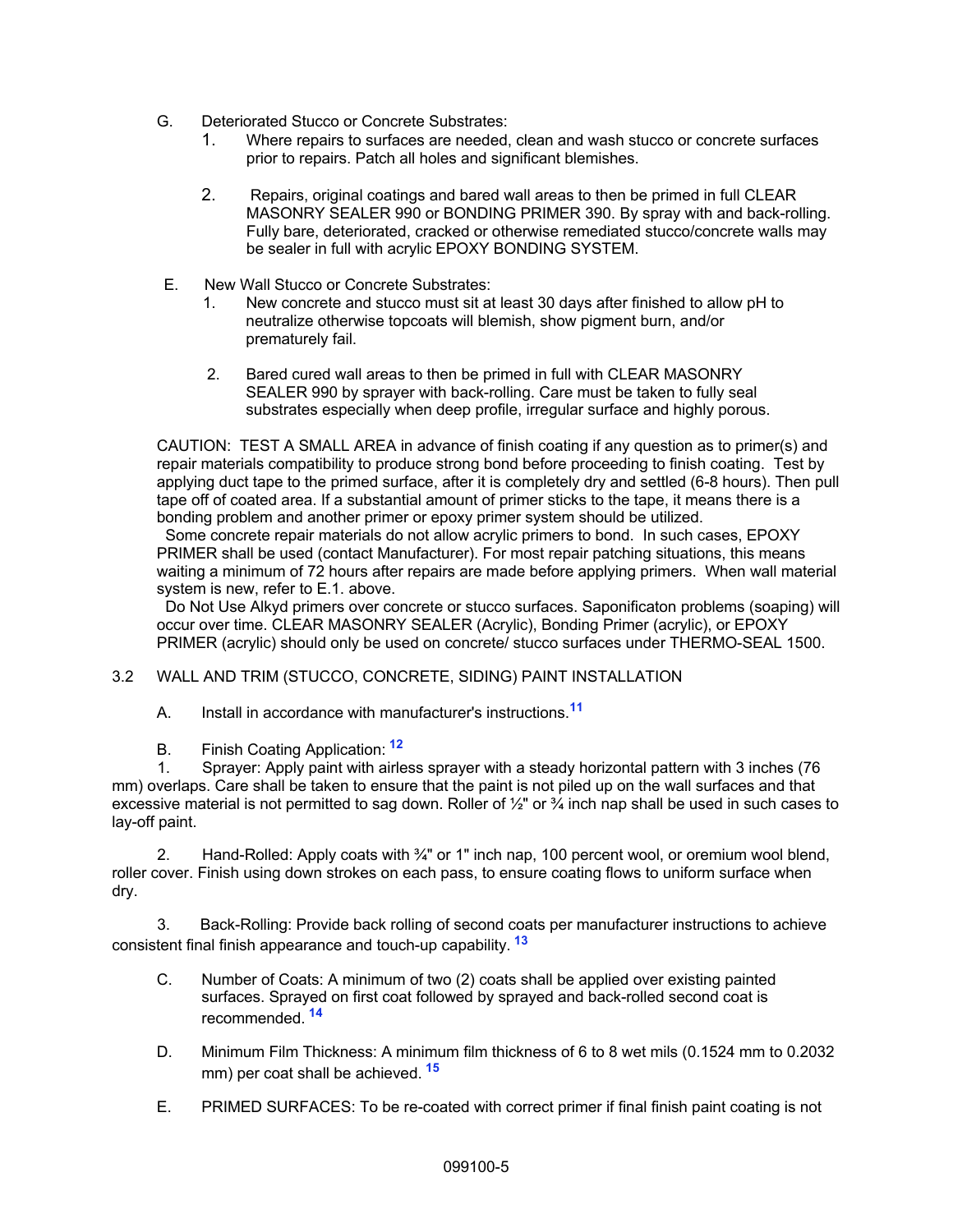applied within 30 days of initial application.

### 3.3 PAINTED METAL WALL/TRIM SUBSTRATES PREPARATION

A. ADHESION: Must be tested if factory painted glossy surface. Physical deglossing by mechanical and/or hand-sanding with 220-320 weight sanding paper to create proper adherable surface followed by degreasing cleaner and power-washing is recommend. If surface rust, chalky and/or bonding issues, fully prime with METAL PRIMER 490 manufactured by the Ultimate Coatings Company. Do not over-apply primer or paints onto metal substrates. To avoid sag and over-build, three lighter coats are recommended. Work shall be double-checked after a few minutes for sags. Low nap, non-shedding roller of 3/8" may be used, if necessary, to lay off sags.

B. PRIMED SURFACES: To be re-coated with correct primer if final finish paint coating is not applied within 30 days of initial application.

### 3.4 PAINTED METAL WALL/TRIM SUBSTRATES INSTALLATION

A. Same proceedures as Siding at 3.3.

### 3.5 WOOD PANEL (PLYWOOD) and WOOD BOARD SIDING PREPARATION

 A. WOOD SIDING PRIMING: Bonding Primer 390 as manufactured by The Ultimate Coatings Company, or a premium, acrylic bonding primer equivalent.

 B. PRIMED SURFACES: To be re-coated with correct primer if final finish paint coating is not applied within 30 days of initial application.

### 3.6 WOOD PANEL (PLYWOOD) and WOOD BOARD SIDING INSTALLATION

A. Same proceedures as Siding at 3.3, but no heavier nap than  $\frac{3}{4}$  inch shall be used.

PART 4

### 4.1 MANSARD ROOF PREPARATION FOR PAINTING METAL/CEMENTITIOUS SIDING

- A. Prepare surfaces using the methods recommended by this manufacturer for achieving the best result for the wall substrate as per section 3.2 above.
- B. Remove mold, mildew and fungal materials from surfaces to be coated with biocide cleaner/sodium hypochlorite solution. Power-wash surface to neutralize and rinse surface of remaining residue.

### 4.2 MANSARD ROOF INSTALLATION FOR PAINTING METAL/CEMENTITIOUS SIDING

A. Follow same methods as per section 3.3 above

## 4.3 PROTECTION

A. Protect installed products until completion of project.